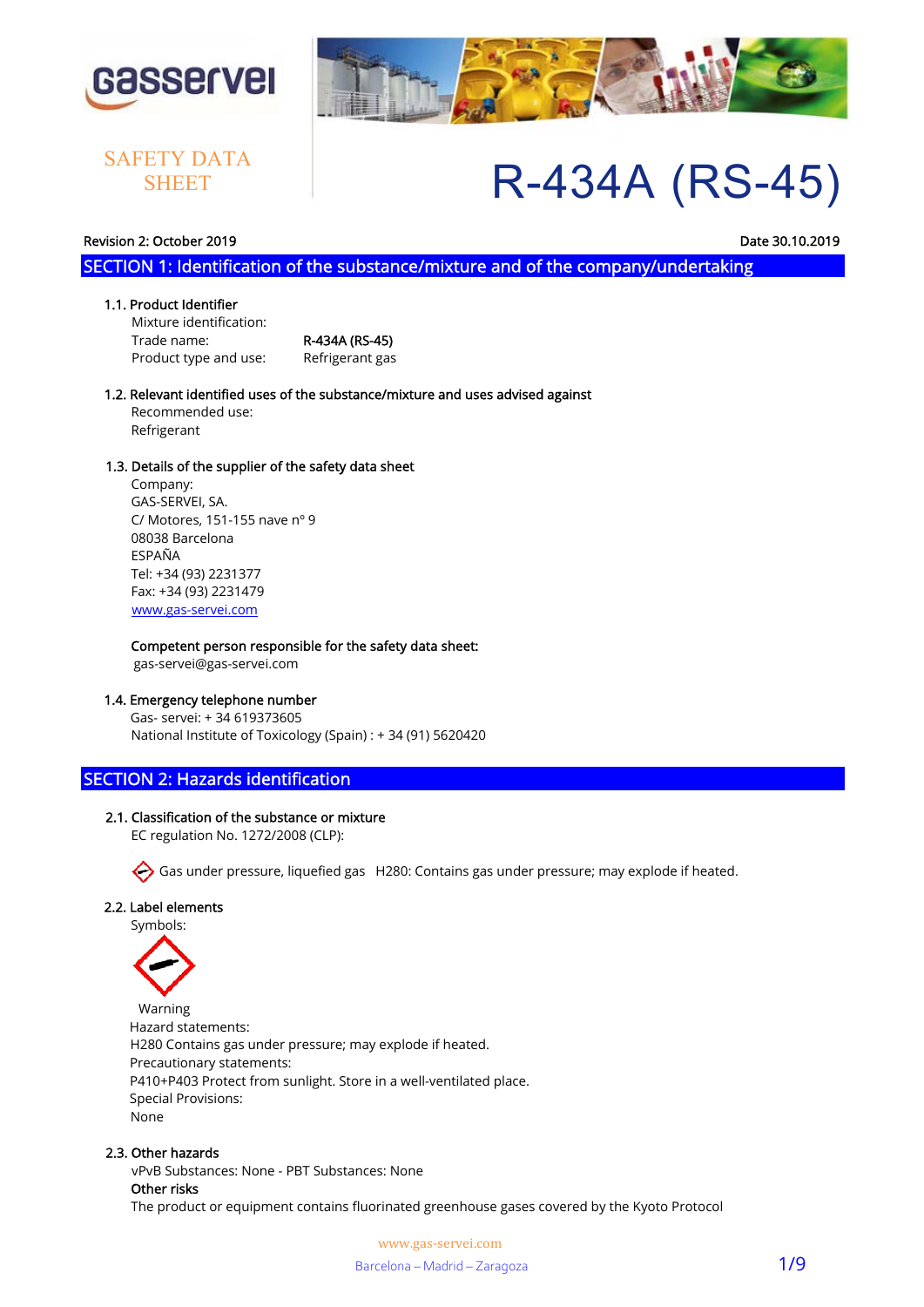

# SECTION 3: Composition/information on ingredients

#### 3.1. Substances

N.A.

#### 3.2. Mixtures

|                                                   | Concentration | CAS No.  | EC No.    | <b>REACH No.</b>      | Classification                                             |  |
|---------------------------------------------------|---------------|----------|-----------|-----------------------|------------------------------------------------------------|--|
| Components                                        | (% w/w)       |          |           |                       | Regulation CE Nº1272/2008                                  |  |
| 1, 1, 1, 2, 2<br>Pentafluoroethane<br>(HFC 125)   | 63,2          | 354-33-6 | 206-557-8 | 01-2119485636-25-XXXX | $\bigotimes$ 2.5 Press. Gas H280                           |  |
| 1,1,1- Trifluoroethane<br>(HFC 143a)              | 18,0          | 420-46-2 | 206-996-5 | 01-2119492869-13-XXXX | 2.2/1 Flam. Gas 1 H220<br>$\heartsuit$ 2.5 Press. Gas H280 |  |
| $1, 1, 1, 2 -$<br>Tetrafluoroethane<br>(HFC 134a) | 16,0          | 811-97-2 | 212-377-0 | 01-2119459374-33-XXXX | $\bigotimes$ 2.5 Press. Gas H280                           |  |
| Isobutane (R-600a)                                | 2,8           | 75-28-5  | 200-857-2 | 01-2119485395-27-XXXX | 2.2/1 Flam. Gas 1 H220<br>$\overline{2.5}$ Press. Gas H280 |  |

# SECTION 4: First aid measures

#### 4.1. Description of first aid measures

 For exhibitions to the liquid, the recommendation of the first aids given for contact with the skin(leather), I contact the eyes and ingestion, it(he,she) is equally applicable. See also section 11.



#### In case of skin contact:

 Thaw affected areas with water. Remove contaminated clothing. Caution: clothing may adhere to the skin in the case of freeze burns. After contact with skin, wash immediately with plenty of warm water. If irritation or blistering occur obtain medical attention.

#### In case of eyes contact:

 Wash immediately and thoroughly with running water, keeping eyelids raised, for at least 10 minutes. Following this, protect the eyes with sterile gauze or a clean, dry, handkerchief. Obtain a medical examination.

#### In case of Ingestion:

 Unlikely route of exposure. Do not induce vomiting. Provided the patient is conscious, wash out mouth with water and give 200-300 ml (half a pint) of water to drink. Obtain immediate medical attention. Further Medical Treatment

#### In case of Inhalation:

 Move to fresh air. If breathing has stopped or is labored, give assisted respirations. Supplemental oxygen may be indicated. If the heart has stopped, trained personnel should begin cardiopulmonary resuscitation immediately. In case of shortness of breath, give oxygen.

Remove casualty to fresh air and keep warm and at rest.

#### 4.2. Most important symptoms and effects, both acute and delayed

 The direct contact with the liquid can provoke freezings. May cause cardiac arrhythmia. Atmospheric very high concentrations can produce anaesthetic effects and it asphyxiates.

> www.gas-servei.com Barcelona – Madrid – Zaragoza 2/9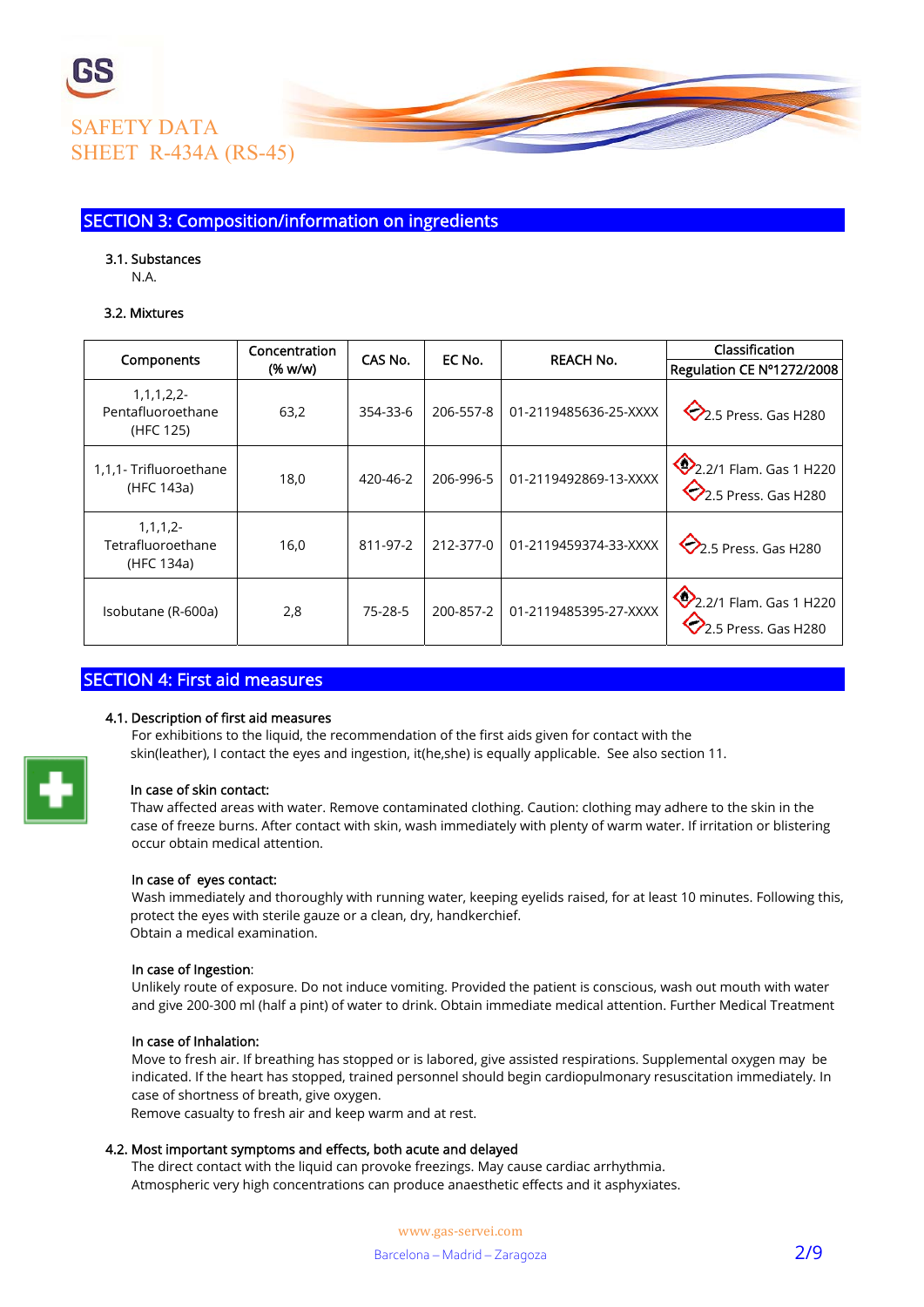

#### 4.3. Indication of any immediate medical attention and special treatment needed

#### Treatment:

Symptomatic treatment and therapy of support, as turn out to be indicated.

 After an exhibition there must be avoided the administration of adrenaline or other drugs simpatomiméticas similar, since one can produce a cardiac arrhythmia with a possible later heart failure.

### SECTION 5: Firefighting measures

#### **Generally**

 This Cooling Gas is not inflammable in the air in normal conditions of temperature and pressure. Certain mixtures of cooling this one and air under pressure can turn out to be inflammable. The mixtures must be avoided of cooling this one and air under pressure.

 Certain mixtures HFC and chlorine can be inflammable or you reactivate in certain conditions. The thermal decomposition detaches very toxic and corrosive steams (fluoride of hydrogen) The packings can burst if they are overheated.

#### 5.1. Extinguishing media

 Suitable extinguishing media: **Water**  Carbon dioxide (CO2). Extinguishing media which must not be used for safety reasons: None in particular.

#### 5.2. Special hazards arising from the substance or mixture

 Exposure to combustion products may be a hazard to health. If the temperature rises there is danger of the vessels bursting due to the high vapor pressure. Hazardous combustion products: Hydrogen fluoride, carbonyl fluoride, carbon oxides, fluorine compounds.

#### 5.3. Advice for fire-fighters

 Use suitable breathing apparatus . Fight fire remotely due to the risk of explosion. Collect contaminated fire extinguishing water separately. This must not be discharged into drains. Move undamaged containers from immediate hazard area if it can be done safely. Evacuate area.

#### SECTION 6: Accidental release measures

#### 6.1. Personal precautions, protective equipment and emergency procedures

 Ensure suitable personal protection (including respiratory protection) during removal of spillages. Evacuate personnel to safe areas. Avoid skin contact with leaking liquid (danger of frostbite). Ventilate the area. See protective measures under point 7 and 8.

#### 6.2. Environmental precautions

 Do not allow to enter into soil/subsoil. Do not allow to enter into surface water or drains. Retain contaminated washing water and dispose it. In case of gas escape or of entry into waterways, soil or drains, inform the responsible authorities. Suitable material for taking up: absorbing material, organic, sand.

#### 6.3. Methods and material for containment and cleaning up

Wash with plenty of water. Ventilate the area.

#### 6.4. Reference to other sections

See also section 8 and 13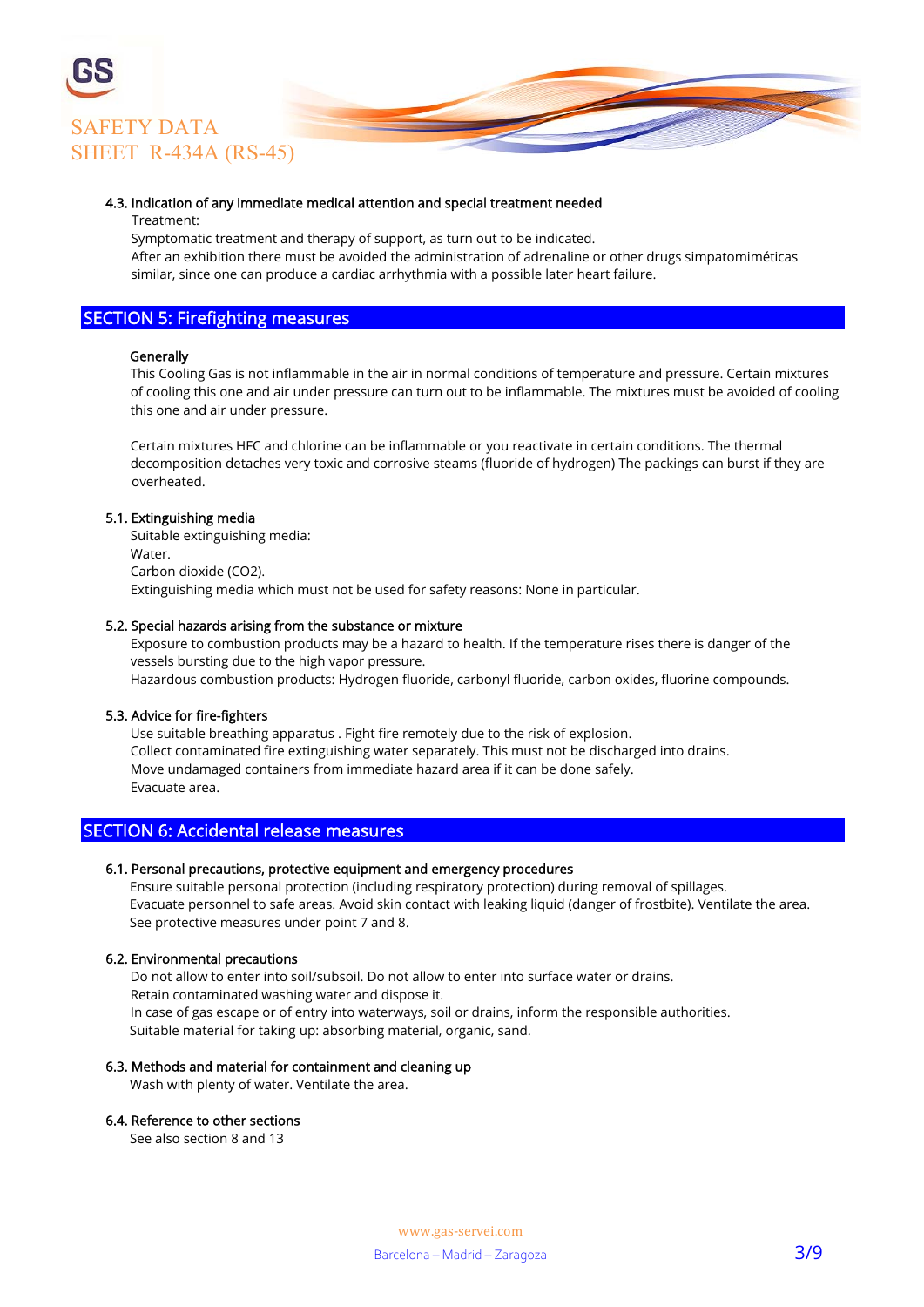

# SECTION 7: Handling and storage

#### 7.1. Precautions for safe handling

 Only experienced and properly instructed persons should handle liquefied gases liquids. Protect packges from physical damage; do not drag, roll, slide or drop.

 Avoid contact with skin and eyes, inhaltion of vapours and mists. Wash contaminated clothing before re-use. Do not eat or drink while working. See also section 8 for recomened protective equipment.

Avoid venting to atmosphere.

 Liquid refrigerant transfers between refrigerant containers and to and from systems can result in static generation. Ensure adequate earthing. Certain mixtures of HFCs and chlorine may be flammable or reactive under certain conditions.

 Care must be taken to mitigate the risk of developing high pressures in systems caused by a temperature rise when liquid is trapped between closed valves or in cases where containers have been overfilled.

#### 7.2. Conditions for safe storage, including any incompatibilities

 Keep away from heat and sources of ignition. Take precautionary measures against static discharges. Keep in a cool, well-ventilated place. Keep away from direct sunlight.

 Do not store with the following product types: Self-reactive substances and mixtures Organic peroxides Oxidizing agents Flammable liquids Flammable solids Pyrophoric liquids Pyrophoric solids Self-heating substances and mixtures Substances and mixtures, which in contact with water, emit flammable gases. Explosives Acutely toxic substances and mixtures Substances and mixtures with chronic toxicity Instructions as regards storage premises: Adequately ventilated premises.

#### Additional information on storage conditions:

 Do not allow the storage temperature to reach 50 ° C (122 ° F). Store in accordance with the particular national regulations.

#### 7.3. Specific end use(s)

Subject to Member State regulations, applicable uses are: Refrigerant

# SECTION 8: Exposure controls/personal protection

#### 8.1. Control parameters

| Occupational Exposure Limits          | CAS      | VLA-ED<br>(8 h ppm) | VLA-ED<br>(8 h mg/m <sup>3</sup> ) | VLA-EC<br>(15m. ppm) | VLA-EC<br>(15m, g/m <sup>3</sup> ) | Note       |
|---------------------------------------|----------|---------------------|------------------------------------|----------------------|------------------------------------|------------|
| 1,1,1,2,2-Pentafluoroethane (HFC 125) | 354-33-6 | 1000                | 4900                               |                      |                                    | <b>COM</b> |
| 1,1,1- Trifluoroethane (HFC 143a)     | 420-46-2 | 1000                | 3400                               |                      |                                    | <b>COM</b> |
| 1,1,1,2-Tetrafluoroethane (HFC 134a)  | 811-97-2 | 1000                | 4240                               |                      |                                    | WEL        |
| Isobutane (R 600a)                    | 75-28-5  | 1000                |                                    |                      |                                    |            |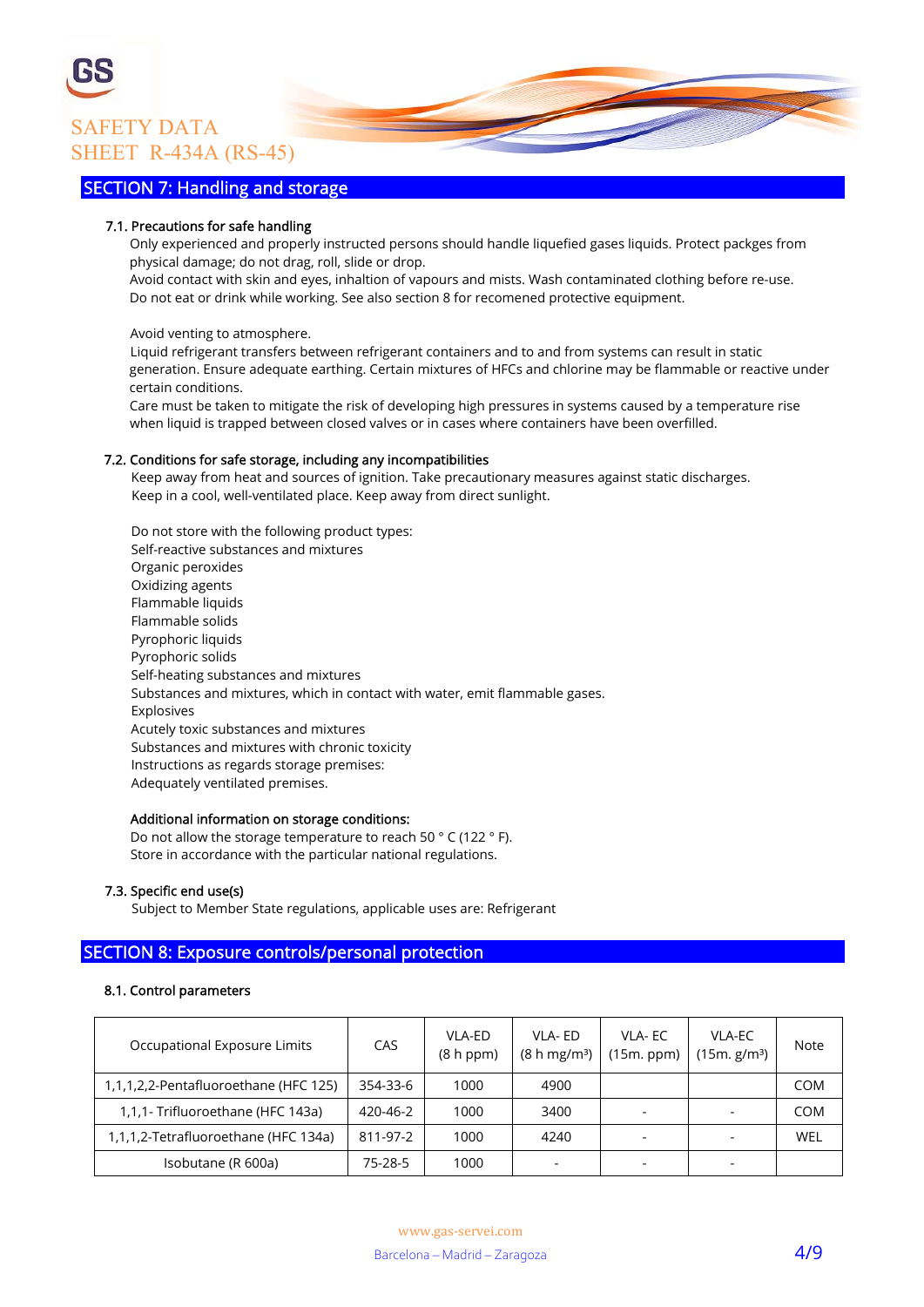

#### 8.2. Exposure controls

#### Eye protection:

Safety glasses recommended when handling containers.

#### Protection for skin:

Safety shoes are recommended when handling containers.

#### Protection for hands:

Sturdy work gloves are recommended for handling containers.

#### Respiratory protection:

 Self contained breathing apparatus (SCBA) or positive pressure airline with mask are to be used in oxygen deficient atmosphere.

Air purifying respirators will not provide protection. Users of breathing apparatus must be trained.

#### Thermal Hazards:

Use gloves thermos insulating

#### Environmental exposure controls:

Ensure adequate ventilation, especially in confined areas.

## SECTION 9: Physical and chemical properties

#### 9.1. Information on basic physical and chemical properties

| Appearance and colour:            | Liquefied, colorless gas                                 |
|-----------------------------------|----------------------------------------------------------|
| Odour:                            | Ether like.                                              |
| Odour threshold:                  | No data available                                        |
| pH:                               | No data available                                        |
| Melting point / freezing point:   | No data available                                        |
| Initial boiling point and boiling |                                                          |
| range:                            | $-44,9 °C$                                               |
| Flammability (Solid/gas):         | Will not burn                                            |
| Upper/lower flammability or       |                                                          |
| explosive limits:                 | None.                                                    |
| Flash point:                      | Not applicable                                           |
| Evaporation rate:                 | Not applicable                                           |
| Vapour pressure:                  | 10,23 bar a 25°C                                         |
| Density:                          | Liquide 1096 Kg/m <sup>3</sup> . (25°C)                  |
| Solubility in water:              | Insoluble                                                |
| Partition coefficient             |                                                          |
| (n-octanol/water):                | Not applicable                                           |
| Auto-ignition temperature:        | No data available                                        |
| Decomposition temperature:        | Not applicable                                           |
| Viscosity:                        | Not applicable                                           |
| Explosive properties:             | Not explosive                                            |
| Oxidizing properties:             | The substance or mixture is not classified as oxidizing. |
| 9.2. Other information            |                                                          |
| Miscibility:                      | Not applicable                                           |
| Fat Solubility:                   | Not applicable                                           |
| Conductivity:                     | Not applicable                                           |
| Substance Groups relevant         |                                                          |
| properties                        | Not applicable                                           |
| Critical temperature:             | 77.8 °C                                                  |
| <b>Critical Pressure:</b>         | 3979 kPa                                                 |
|                                   |                                                          |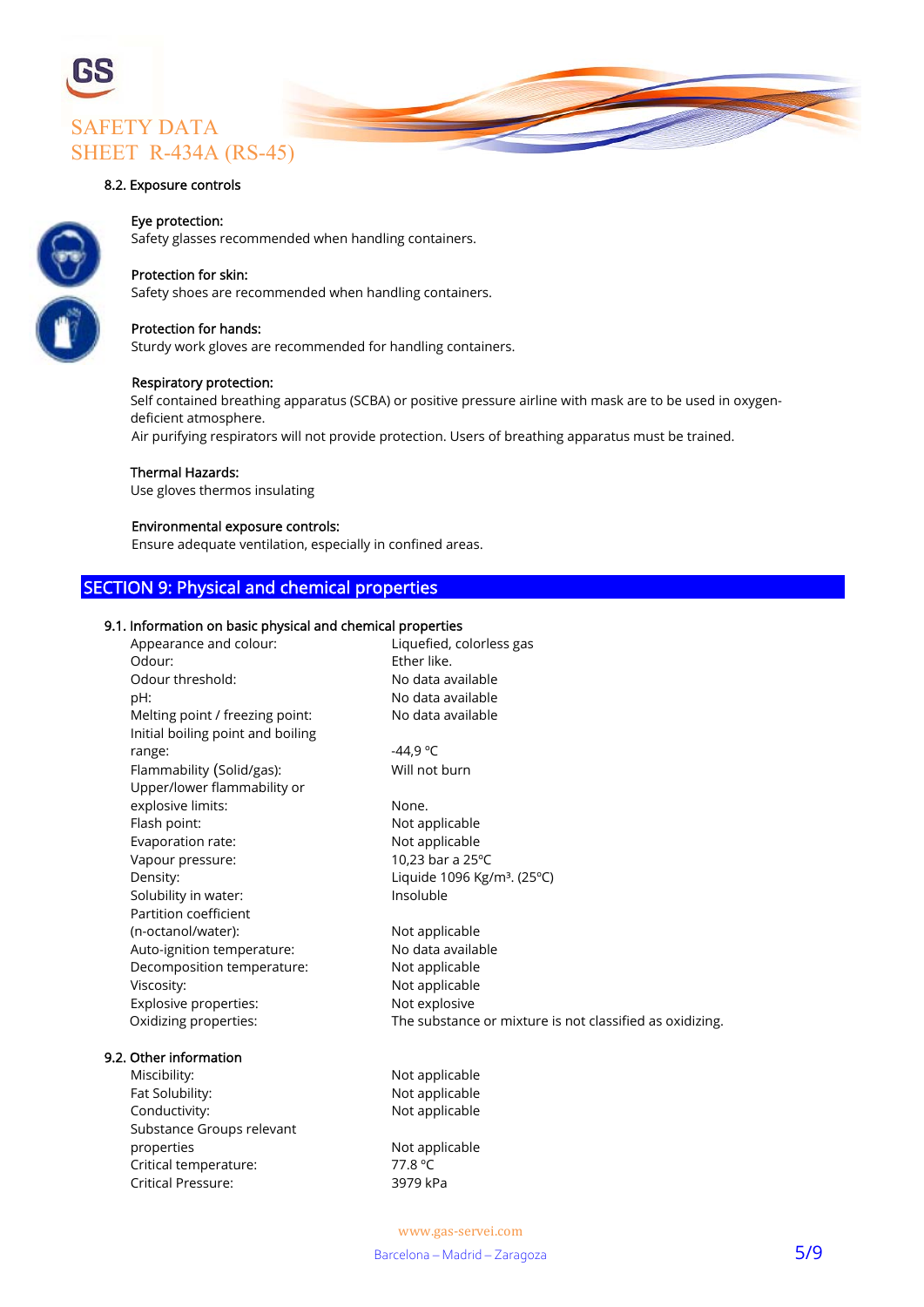# SAFETY DATA SHEET R-434A (RS-45)

## SECTION 10: Stability and reactivity

#### 10.1. Reactivity

Stable under normal conditions

#### 10.2. Chemical stability

Stable under normal conditions

#### 10.3. Possibility of hazardous reactions

 Certain mixtures of HFCs and chlorine may be flammable or reactive under certain conditions. Can react with strong oxidizing agents.

#### 10.4. Conditions to avoid

Heat, flames and sparks.

#### 10.5. Incompatible materials

 Finely divided metals , magnesium and alloys containing more than 2% magnesium . Can react violently if in contact with alkali metals and alkaline earth metals - sodium , potassium , barium. Oxidizing agents.

#### 10.6. Hazardous decomposition products

Hydrogen fluoride by thermal decomposition and hydrolysis.

# SECTION 11: Toxicological information

#### 11.1. Information on toxicological effects

#### Inhalation

 HFC 143a : LC 50 (Rat)/4h : > 540,000 ppm HFC 125 : LC 50 (Rat)/4h : > 769,000 ppm HFC 134a : LC 50 (Rat)/4h : > 350,000 ppm Isobutane : LC 50 (Rat)/4h : > 142,500 ppm High exposures may cause an abnormal heart rhythm and prove suddenly fatal. Very high atmospheric concentrations may cause anaesthetic effects and asphyxiation.

#### Skin contact

Liquid splashes or spray may cause freeze burns. Unlikely to be hazardous by skin absorption.

#### Eyes contact

Liquid splashes or spray may cause freeze burns.

#### Ingestion

Highly unlikely - but should this occur freeze burns will result.

#### Germ cell mutagenicity

Not classified based on available information.

#### Carcinogenicity

Not classified based on available information.

#### Reproductive toxicity

Not classified based on available information.

#### STOT - single exposure

Not classified based on available information.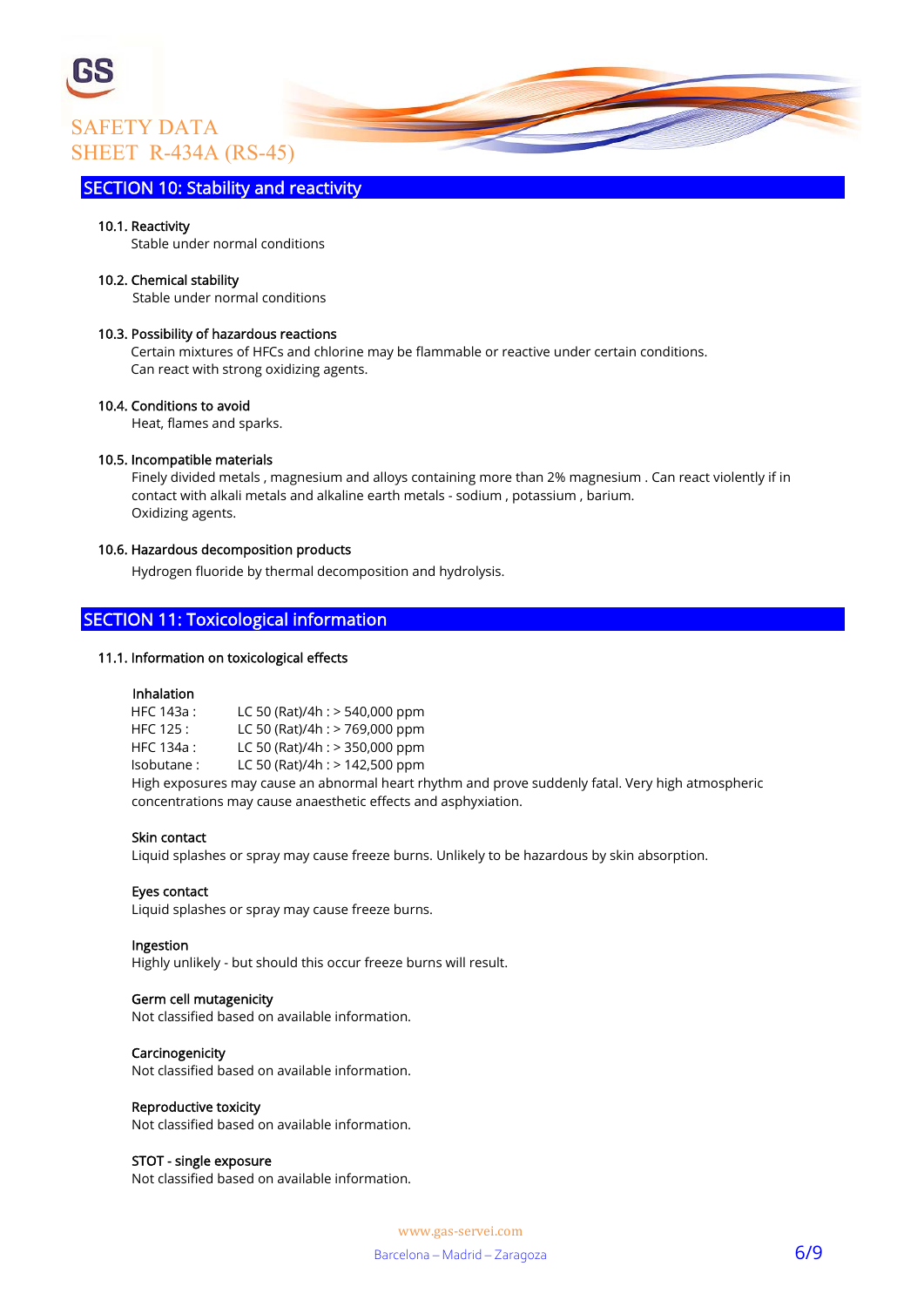

#### STOT - repeated exposure

Not classified based on available information.

#### Long-term exhibition

 HFC 125 : An inhalation study in animals has shown that repeated exposures produce no significant effects (50000ppm in rats).

 HFC 143a : Une étude par inhalation sur des animaux a montré que des expositions répétées n'ont aucun effet significatif (40000ppm sur les rats).

 HFC 134a : A lifetime inhalation study in rats has shown that exposure to 50000ppm resulted in benign tumours of the testis. The increased tumour incidence was observed only after prolonged exposure to high levels, and is considered not to be of relevance to humans occupationally exposed to HFC 134a at or below the occupational exposure limit.

# SECTION 12: Ecological information

#### 12.1. Toxicity

Adopt good working practices, so that the product is not released into the environment.

#### Acute toxicity:

| HFC 125 :  | LC 50 / 96h / Rainbow trout: 450 mg / l      |
|------------|----------------------------------------------|
| HFC 125:   | EC 50 / 48h / Daphnia: 980 mg / l            |
| HFC 143a:  | LC 50 / 96h / Rainbow trout : $>$ 100 mg / l |
| HFC 143a : | EC 50 / 48h / Daphnia: 100 mg / l            |
| HFC 134a : | LC 50 / 96h / Rainbow trout: 450 mg / l      |
| HFC 134a:  | EC 50 / 48h / Daphnia: 980 mg / l            |
|            |                                              |

#### 12.2. Persistence and degradability

 Ozone Destruction Potential (ODP): 0 Global Warming Potential (GWP): 3245 (relative to the value 1 of the carbon dioxide in 100 years) according to IPPCC-AR4/CIE (Fourth Assessment Report of the Intergovernmental Panel on Climate Change) -2007.

#### Components:

 HFC 143a: 52 years HFC 125: 29 years HFC 134a: 14 years Isobutane: approx. 10 years

#### 12.3. Bioaccumulative potential

No data available

#### 12.4. Mobility in soil

No data available

#### 12.5. Results of PBT and vPvB assessment

vPvB Substances: None - PBT Substances: None

#### 12.6. Other adverse effects

None

#### Other information

The product contains fluorinated greenhouse gases covered by the Kyoto Protocol.

# SECTION 13: Disposal considerations

#### 13.1. Waste treatment methods

 Recover and recycle if possible. Empty pressure vessels should be returned to the supplier. Operate in accordance with current local and national regulations.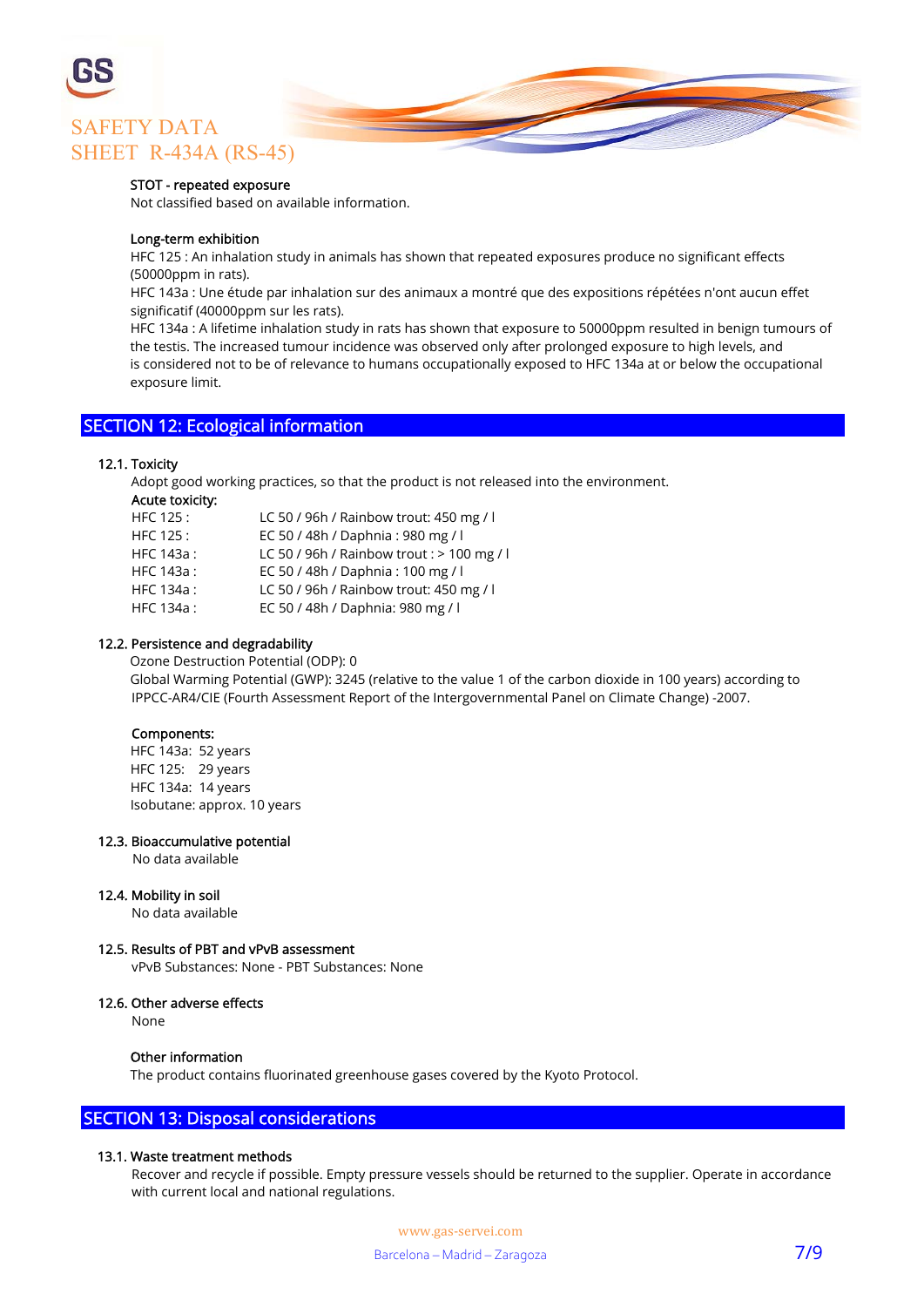# SAFETY DATA SHEET R-434A (RS-45)

#### SECTION 14: Transport information

| 14.1. UN number                    |                                                       |
|------------------------------------|-------------------------------------------------------|
| ADR-UN number:                     | 1078                                                  |
| IATA-Un number:                    | 1078                                                  |
| IMDG-Un number:                    | 1078                                                  |
| 14.2. UN proper shipping name      |                                                       |
| ADR-Shipping Name:                 | REFRIGERANT GAS, N.O.S R-434A (RS-45)                 |
|                                    | (1,1,1,2,2-PENTAFLUOROETHANE / 1,1,1-TRIFLUOROETHANE/ |
|                                    | 1,1,1,2-TETRAFLUOROETHANE / ISOBUTANE)                |
| IATA-Technical name:               | REFRIGERANT GAS, N.O.S R-434A (RS-45)                 |
|                                    | (1,1,1,2,2-PENTAFLUOROETHANE / 1,1,1-TRIFLUOROETHANE/ |
|                                    | 1,1,1,2-TETRAFLUOROETHANE / ISOBUTANE)                |
| IMDG-Technical name:               | REFRIGERANT GAS, N.O.S R-434A (RS-45)                 |
|                                    | (1,1,1,2,2-PENTAFLUOROETHANE / 1,1,1-TRIFLUOROETHANE/ |
|                                    | 1,1,1,2-TETRAFLUOROETHANE / ISOBUTANE)                |
| 14.3. Transport hazard class(es)   |                                                       |
| ADR-Class:                         | $\overline{2}$                                        |
| ADR-Label:                         | 2.2                                                   |
| ADR-Upper number:                  | 20                                                    |
| IATA-Class:                        | 2.2                                                   |
| IATA-Label:                        | 2.2                                                   |
| IMDG-Class:                        | 2.2                                                   |
| IMDG-Label:                        | 2.2                                                   |
| 14.4. Packing Group                | Not applicable                                        |
| 14.5. Environmental hazards        |                                                       |
| Marine pollutant:                  | <b>No</b>                                             |
| 14.6. Special Precautions for User | No aplicable                                          |

#### 14.7. Transport in bulk according to Annex II of MARPOL 73/78 and the IBC Code Not applicable for product as supplied.

# SECTION 15: Regulatory information

#### 15.1. Safety, health and environmental regulations/legislation specific for the substance or mixture

 Regulation EC n.1272/2008 (CLP) and Regulation (EU) n. 2015/830 which replaces Annex II of the Regulation 1907/2006.

This Safety Data Sheet has been prepared in accordance with the current European Directives.

#### Special restrictions

 The fluorinated greenhouse gas R-434A (RS-45) may be supplied in returnable containers (drums/cylinders). The Container contains fluorinated greenhouse gases covered by the Kyoto Protocol. The fluorinated greenhouse gases In containers may not be vented to the atmosphere.

 Regulation (EC) No. 517/214 of the European Parliament and of the Council on certain fluorinated greenhouse gases that repeals Regulation 842/2006

#### 15.2. Chemical Safety Assessment

A chemical safety assessment has not been conducted for this product.